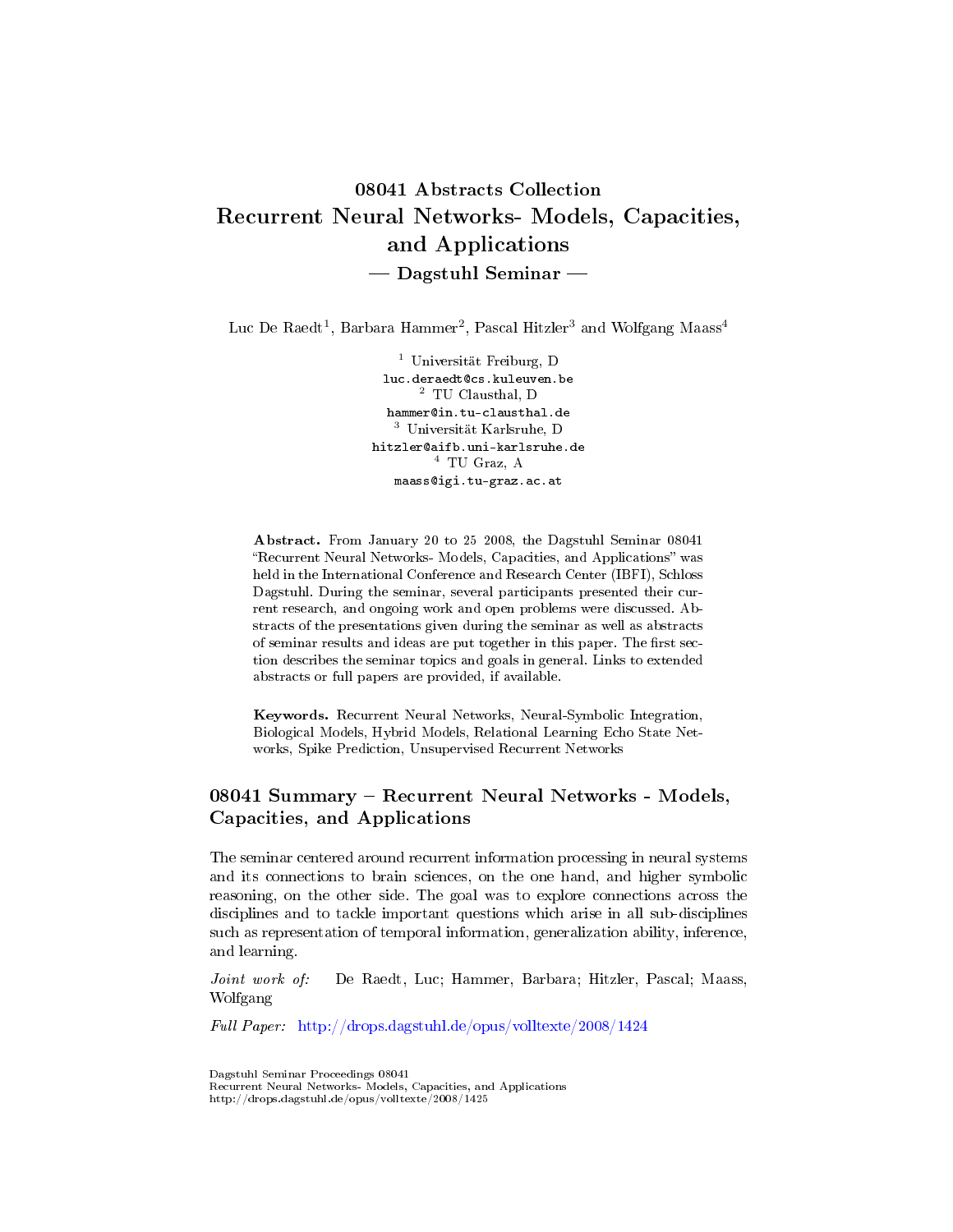# Neural-symbolic Integration: Constructive Aproaches for First-Order Logic Programs

Sebastian Bader (TU Dresden, D)

After a short introduction into the area of Neural-Symbolic Integration from our perspective  $-$  and its state of the art, we will show how to construct neural networks approximating the consequence operator of a given first order logic program. This will include the construction of different network architectures. Furthermore, we will present some preliminary experimental results.

Keywords: Neural Symbolic Integration, First-Order Logic Programs

Joint work of: Bader, Sebastian; Hölldobler, Steffen; Hitzler, Pascal; Witzel, Andreas

Full Paper: <http://www.springer.com/engineering/book/978-3-540-73953-1>

See also: Sebastian Bader, Pascal Hitzler, Steffen Hölldobler and Andreas Witzel, The Core Method: Connectionist Model Generation. In Perspectives of Neural-Symbolic Integration, Series: Studies in Computational Intelligence, Vol. 77, Barbara Hammer and Pascal Hitzler (Eds.), Springer, 2007, ISBN: 978-3- 540-73953-1, pp. 205-232

### Summary on the discussions on Neural Symbolic Integration

Sebastian Bader (TU Dresden, D)

While summarizing the discussion on Neural-Symbolic Integration, we found the following three questions to be of central importance: (1) How can we convince others to buy what we do? (2) What can be added to what we did so far? and (3) What can be gained from what we did so far? While trying to answer these questions, we listed a number of challenges. Those open problems can be grouped into five categories. (a) Application Scenarios, (b) Possible Extensions, (c) Relation to Biology and Cognitive Science, (d) Underlying Theory and (e) SyNe.

Of central importance is the identification of possible application scenarios (a). We expect to outperform conventional approaches within the areas of (natural) language processing and ontology learning from raw data. But this has to be shown on benchmark problems, on either already existing or on new ones. We also looked at possible extensions of our approach (b). These include the learning of the embedding function, the addition of probabilities and extensions to other logics. But we should also focus more on inferences and the learning of models and not only on representation aspect of logic. Finally we should study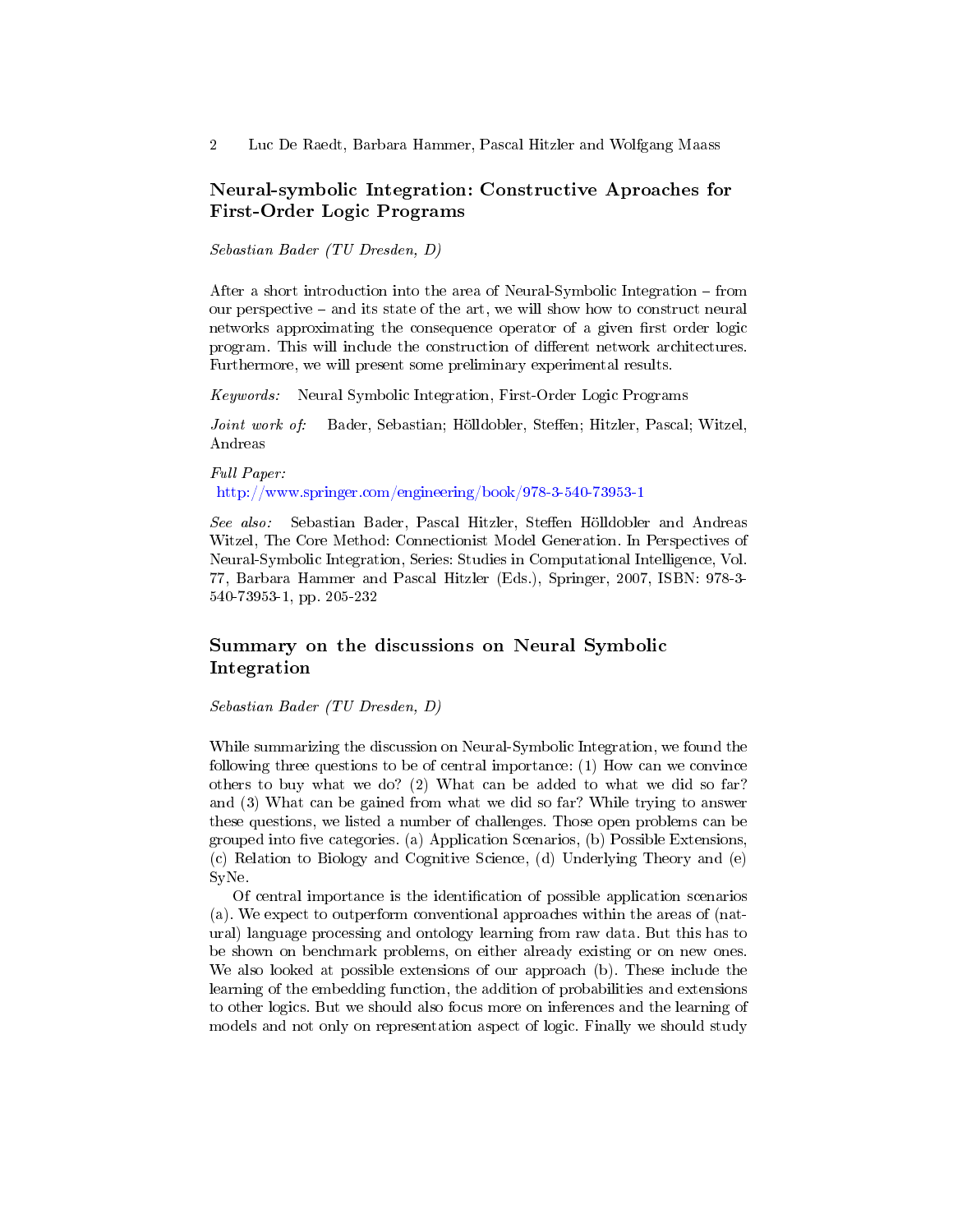the relation of our systems to the area of inductive logic programming. Another open question is the relation to biology and cognitive science (c). Even though artificial neural networks were initially built to mimic the brain, little biology is left in present systems. The relation between neural-symbolic integration and those areas could lead to new insights for both. Unfortunately, a unfying theory (d) underlying all approaches in our area is still missing. This theory, should enable us to compare the approaches better and to understand their relation. Currently, neural-symbolic integration is about the embedding of logic into connectionist systems, but can we also take ideas from neural networks and integrate them into symbolic systems (e)? One option would be to introduce the concepts of gradient descent learning into logic.

We are now in a position to answer the initial questions. (1) We can convince other people, if we can outperform conventional systems. (2) There are many possible extensions, ranging from the adaptation to other logics to real inference procedures. (3) Even though we hope that our work will provide new insights for biologists or cognitive scientists, we expect more immediate advantages in the area of machine learning. But this needs to be shown by the successful application of a neural symbolic system to some real world problem.

Joint work of: Bader, Sebastian; Kühnberger, Kai-Uwe; Zaverucha, Gerson

#### The Core Method: Connectionist Model Generation

Sebastian Bader (TU Dresden, D)

Knowledge based artificial networks networks have been applied quite successfully to propositional knowledge representation and reasoning tasks. However, as soon as these tasks are extended to structured objects and structure-sensitive processes it is not obvious at all how neural symbolic systems should look like such that they are truly connectionist and allow for a declarative reading at the same time. The core method aims at such an integration. It is a method for connectionist model generation using recurrent networks with feed-forward core. After an introduction to the core method, this paper will focus on possible connectionist representations of structured objects and their use in structuresensitive reasoning tasks.

Keywords: Articial Neural Networks, Neural-Symbolic Integration, Logic Programs

Joint work of: Bader, Sebastian; Hitzler, Pascal; Hölldobler, Steffen; Witzel Andreas

Full Paper: <http://www.springer.com/engineering/book/978-3-540-73953-1>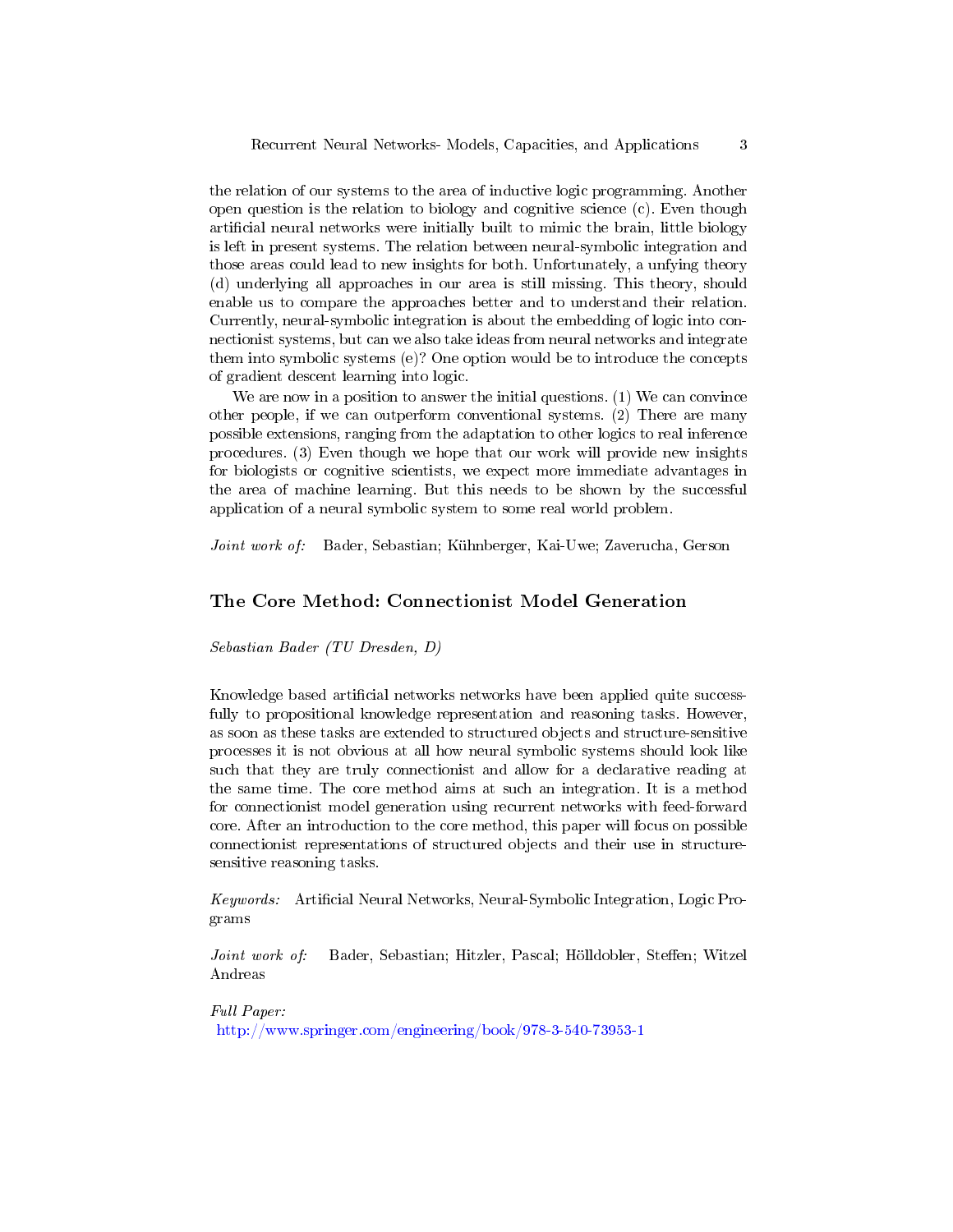See also: Sebastian Bader, Pascal Hitzler, Steffen Hölldobler and Andreas Witzel, The Core Method: Connectionist Model Generation. In Perspectives of Neural-Symbolic Integration, Series: Studies in Computational Intelligence, Vol. 77, Barbara Hammer and Pascal Hitzler (Eds.), Springer, 2007, ISBN: 978-3- 540-73953-1, pp. 205-232

# Hybrid Dynamical Systems and Hybrid Differential Calculus

Howard Blair (Syracuse University, USA)

We set up differential calculi in the Cartesian-closed category of *convergence* spaces, and use these constructions to unify continuous, discrete, and hybrid differential calculi.

All topological spaces and directed graphs, together with hybrid amalgamations are convergence spaces. Some of the resulting differential calculi conservatively extend elementary differential calculus on Euclidean and Hilbert spaces. Some convergence spaces admit regular actions: Example: translations on a Euclidean space. These include topological vector spaces and modules over rings and lead to a unique maximum differential calculus that generalizes linear functions as differentials. Models of first-order logic expand to convergence spaces. This permits a differential operator to be added to .e.g. first-order logic. For  $X, Y$ topological spaces, X locally compact implies the space of continuous functions from X to Y, has the compact open topology as its convergence structure.

Keywords: Hybrid System, Convergence Space, Filter, First-Order Logic, Topology

Joint work of: Blair, Howard A.; Jakel, David W.; Rivera, Angel J.; Irwin, Robert J.

Full Paper: [http://www.cis.syr.edu/Hybrid\\_Calculus](http://www.cis.syr.edu/Hybrid_Calculus)

#### Learning from relational databases using recurrent neural networks

Hendrik Blockeel (Katholieke Universiteit Leuven, B)

Learning from relational databases includes the problem of automatically constructing features that represent some form of aggregation over intentionally defined sets, where the aggregation function and the conditions defining the set are to be learned simultaneously. Recurrent neural networks can represent such features. In this talk we present "relational neural networks", an approach to relational learning that incorporates recurrent networks. Experimental results show that relatively complex aggregate features can be learned accurately using this approach.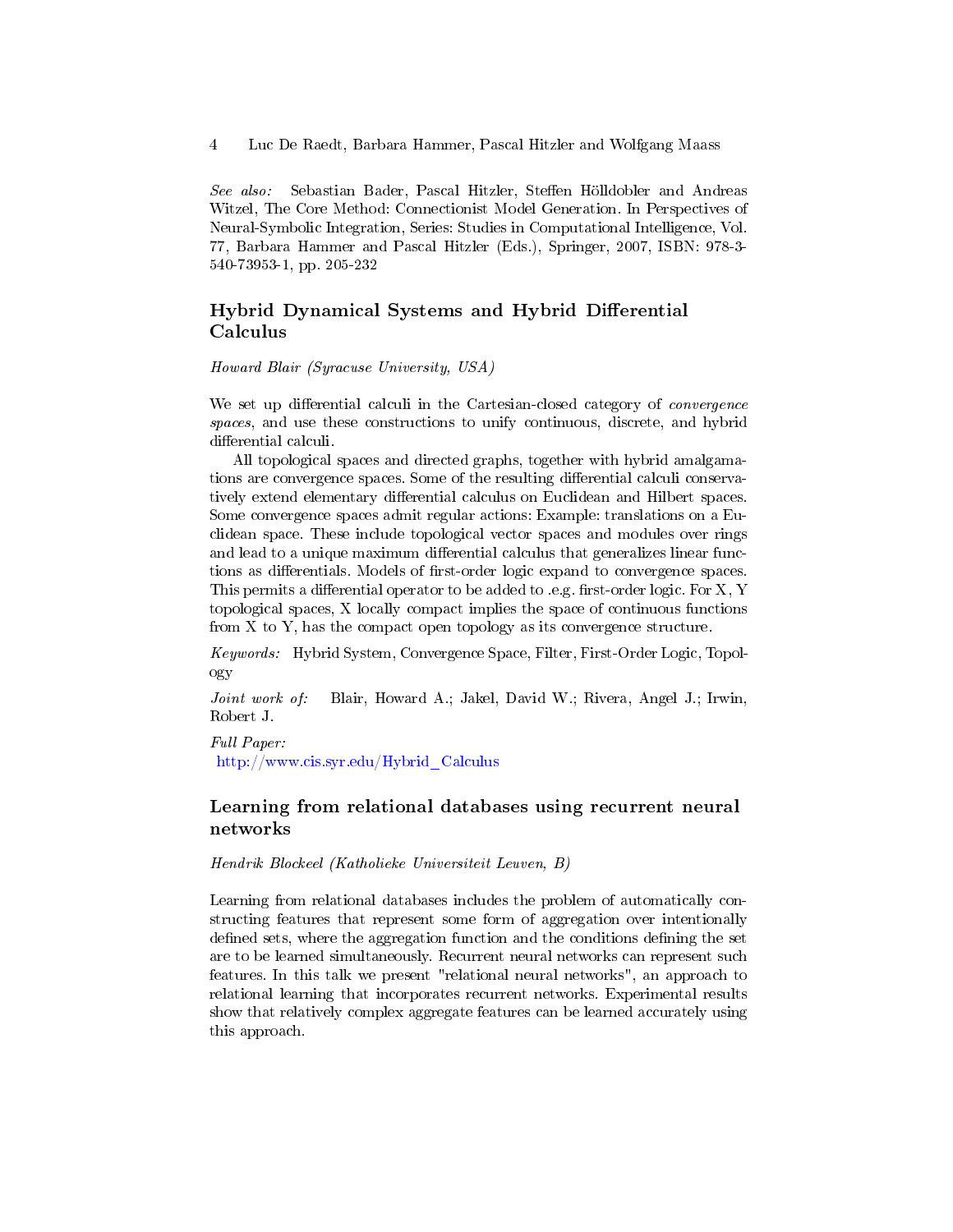Keywords: Relational Learning

Joint work of: Uwents, Werner; Blockeel, Hendrik

#### Probabilistic Logic Learning: An Introduction

Luc De Raedt (Katholieke Universiteit Leuven, B)

Statistical Relational Learning is a new subfield of artificial intelligence lying at the intersection of machine learning, reasoning about undertainty and relational and logical representations. It aims at developing models that can elegantly deal with objects as well as the relationships that hold amongst them. In this talk, I shall first motivate this research stream using a number of applications and then analyse its state-of-the-art taking a logical perspective.

More specifically, I shall explore the relationships between the traditional probabilistic models, which work essentially with a propositional representation, and their upgrades within statistical relational learning and introduce these using a number of examples. The examples used will include the upgrading of Bayesian or Markov networks (towards PRMs, BLPs or MLNs) and those of probabilistic Context Free Grammars and HMMs (towards SLPs, PRISM, ICL and LOHMMs) as well as our recent work on ProbLog and link mining in large biological networks.

Keywords: Probability, Logic, Learning, Inductive Logic Programming, Statistical Relational Learning

See also: De Raedt, Kersting, Probabilistic Logic Learning, SIGKDD Explorations 2003

# Neural-Symbolic Learning Systems: from Non-Classical Reasoning to Relational Learning

Artur Garcez (City University - London, GB)

Three notable hallmarks of intelligent cognition are the ability to draw rational conclusions, the ability to make plausible assumptions, and the ability to generalise from experience. Although human cognition often involves the interaction of these three abilities, in artificial intelligence they are typically studied in isolation. In our research programme, we seek to integrate the three abilities within neural computation, offering a unified framework for learning and reasoning that exploits the parallelism and robustness of connectionism. A neural network can be the machine for computation, inductive learning, and effective reasoning, while logic provides rigour, modularity, and explanation capability to the network. We call such systems, combining a connectionist learning component with a logical reasoning component, "neural-symbolic learning systems". In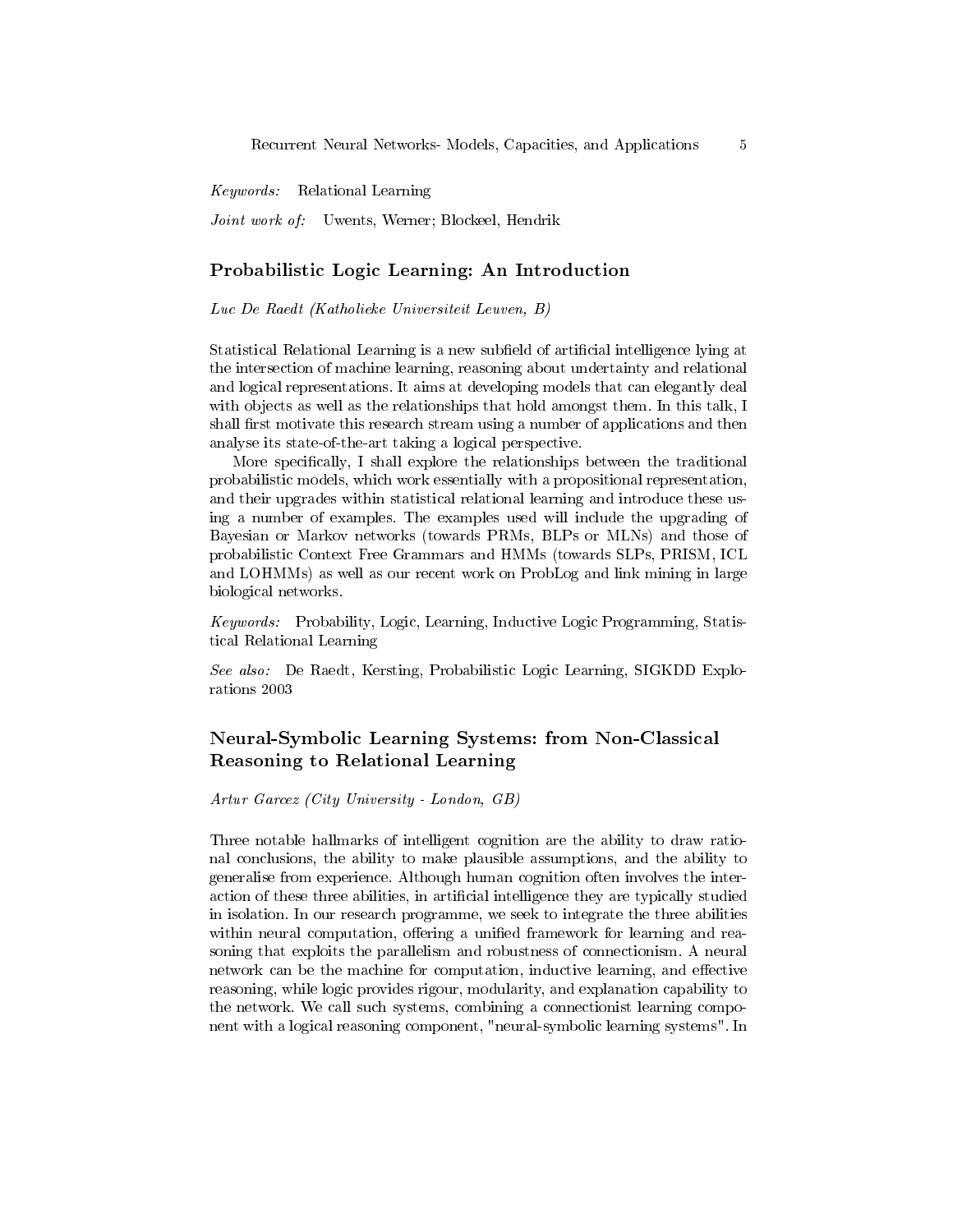this talk, I review the work on neural-symbolic learning systems, starting with logic programming, which has already provided contributions to problems in bioinformatics and engineering. I then look at how to represent modal logic and other forms of non-classical reasoning in neural networks. The model consists of a network ensemble, each network representing the knowledge of an agent (or possible world) in a particular time-point. Ensembles may be seen as in different levels of abstraction so that networks may be fibred onto (combined with) other networks to form a modular structure combining different logical systems or, for example, object-level and meta-level knowledge. Networks may also be combined to represent (and learn) relations between objects, with interesting applications in graph mining and link analysis in biology and social networks. We claim that this quite powerful yet simple structure offers a basis for an expressive yet computationally tractable cognitive model of integrated reasoning and robust learning. The material is part of the forthcoming book "neural-symbolic cognitive reasoning".

# Modeling Spontaneous Activity and Stimulus-Response Relations of Biological Neural Networks

Tayfun Gürel (Albert- Ludwigs-Universität Freiburg, D)

Cultured mammalian cortical neurons can build small closed system living neural networks. Their activity can be monitored and electrically manipulated by Multi-Electrode Arrays. In this talk, I will present machine learning algorithms that can predict the upcoming activity in both cultured and simulated neural networks. The core of the algorithms consists of echo state networks that are adapted for neuronal spike activity, i.e. time series of point events. The experimental results show that upcoming spikes can be predicted with a good precision from the stimulus and the spike activity history.

Keywords: Neuronal Cultures, Echo State Networks, Spike Prediction

#### Unsupervised recurrent networks

Barbara Hammer (TU Clausthal, D)

Unsupervised data processing plays a particularly important role in the human brain simply because of the fact that no teacher is available. Despite this circumstance, technical models for unsupervised recurrent networks are still in its first stage, and a zoo of different architectures with very different capabilities exists. We will discuss some of these approaches and address the question of their capacity from a theoretical point of view.

Keywords: MSOM, Unsupervised Recurrent Networks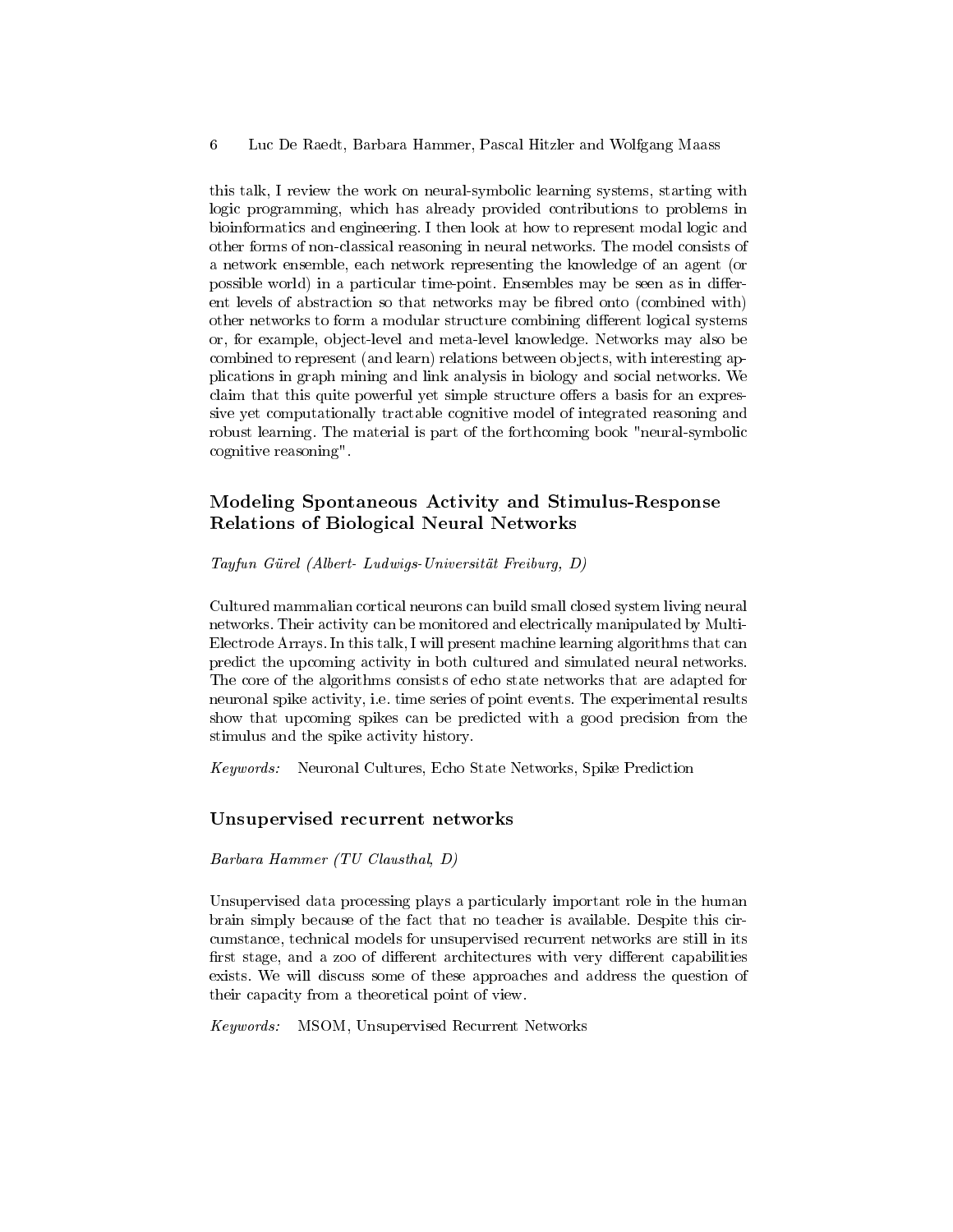#### Logic Programs, Iterated Function Systems, and Recurrent Radial Basis Function Networks

Pascal Hitzler (Universität Karlsruhe (TH), D)

Graphs of the single-step operator for first-order logic programs - displayed in the real plane - exhibit self-similar structures known from topological dynamics, i.e. they appear to be fractals, or more precisely, attractors of iterated function systems. We show that this observation can be made mathematically precise. In particular, we give conditions which ensure that those graphs coincide with attractors of suitably chosen iterated function systems, and conditions which allow the approximation of such graphs by iterated function systems or by fractal interpolation. Since iterated function systems can easily be encoded using recurrent radial basis function networks, we eventually obtain connectionist systems which approximate logic programs in the presence of function symbols.

Joint work of: Hitzler, Pascal; Bader, Sebastian

Full Paper: <http://dx.doi.org/10.1016/j.jal.2004.03.003>

See also: Sebastian Bader and Pascal Hitzler, Logic Programs, Iterated Function Systems, and Recurrent Radial Basis Function Networks, Journal of Applied Logic 2(3), 2004, 273-300

#### Computational properties of lamina-specific structure in cortical microcircuit models

Stefan Häusler (TU Graz, A)

The neocortex is composed of neurons on different laminae that form precisely structured microcircuits. We investigate if such stereotypical microcircuits, in particular their lamina-specific synaptic connection patterns, are distinguished by specific computational properties, which enable it to subserve the enormous computational and cognitive capabilities of the brain in a more efficient way.

For this purpose we analyzed the information processing capabilities of detailed cortical microcircuit models, that are based exclusively on empirical data with regard to their laminar connectivity pattern and consist of Hodgkin-Huxley neurons and dynamic synapses. More precisely we studied to what extent this cortical microcircuit template supports the accumulation and fusion of information contained in generic spike inputs into layer 4 and layers  $2/3$ , and how well it makes this information accessible to the "generic neural users", i.e., to projection neurons in layers 2/3 and layer 5.

Our computer simulations demonstrate that these cortical microcircuit models exhibit specific computational advantages over various types of control circuits that have the same components and the same global statistics of neurons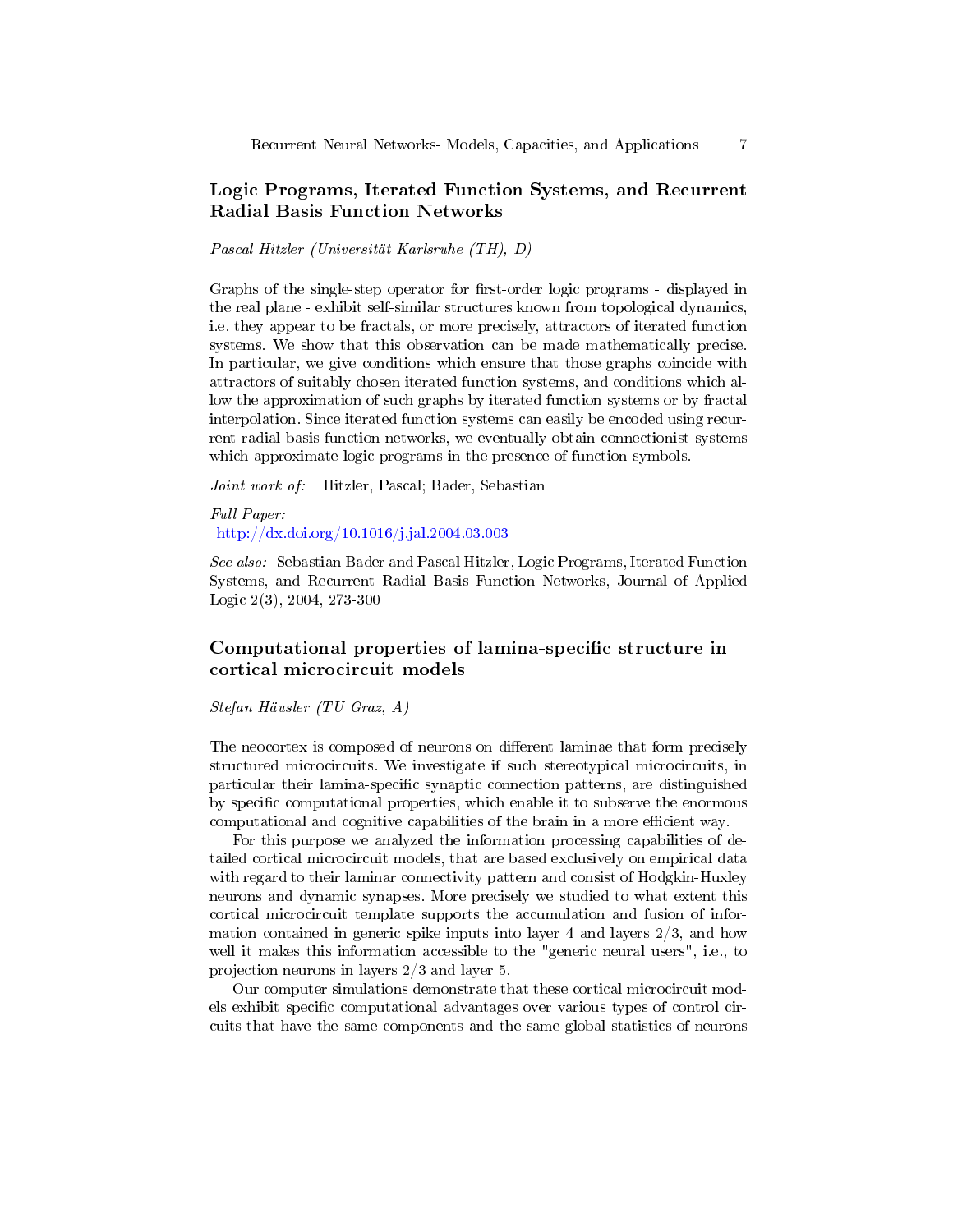and synaptic connections, but are missing the lamina-specific structure of real cortical microcircuits. We arrived at the conclusion that their particular distribution of the total number of incoming and outgoing synapses of neurons (relative to circuit inputs and projection neurons) is primarily responsible for their better computational performance. Furthermore we showed that in terms of the properties of the dynamical system which is defined by such microcircuit models the dynamics of laminar circuits is less influenced by internal noise and noise in the generic spike input, thereby providing better generalization capabilities of projection neurons that were trained on various generic information processing tasks.

Joint work of: Häusler, Stefan; Maass, Wolfgang

#### The Core Method for Neural Symbolic Integration

Steffen Hölldobler (TU Dresden, D)

The core method provides a methodology for the generation of models for logic programs using recurrent connectionist networks with a feed- forward core. It combines the ideas that the semantics of logic programs can be obtained as fixed points of logical consequence operators, that contractions over a complete metric space have a unique fixed point and that continuous functions can be approximated arbitrary well by feed-forward neural networks. In the talk I will present examples of the core method for propositional as well as first-order logic programs.

Keywords: Neural-Symbolic Integration, Logic Programs

# The Integration of Connectionism and First-Order Knowledge Representation and Reasoning as a Challenge for Artificial Intelligence

Steffen Hölldobler (TU Dresden, D)

Intelligent systems based on first-order logic on the one hand, and on artificial neural networks (also called connectionist systems) on the other, differ substantially. It would be very desirable to combine the robust neural networking machinery with symbolic knowledge representation and reasoning paradigms like logic programming in such a way that the strengths of either paradigm will be retained. Current state-of-the-art research, however, fails by far to achieve this ultimate goal. As one of the main obstacles to be overcome we perceive the question how symbolic knowledge can be encoded by means of connectionist systems: Satisfactory answers to this will naturally lead the way to knowledge extraction algorithms and to integrated neural-symbolic systems.

Keywords: Logic Programs, Neural Networks, Neural Symbolic Integration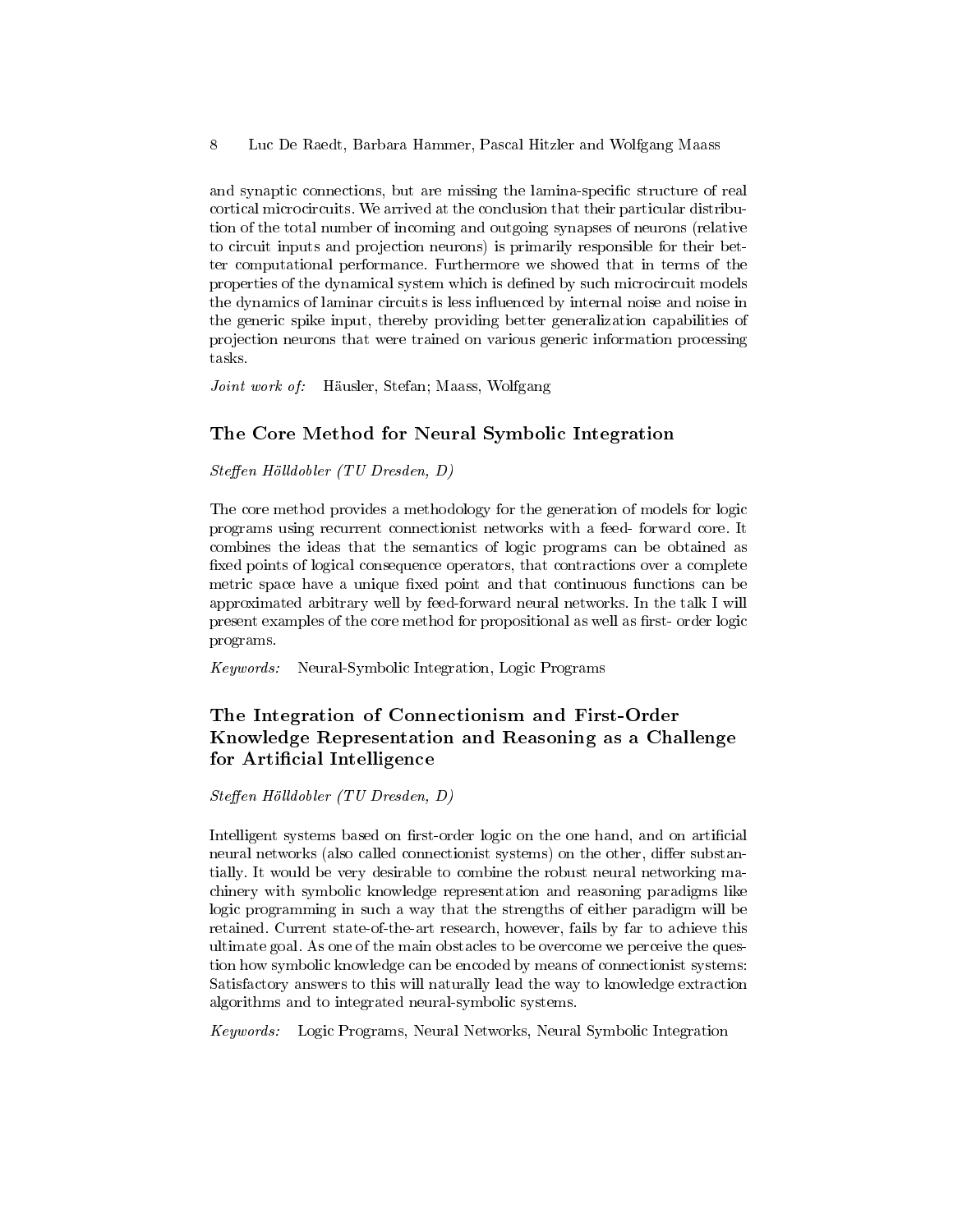Joint work of: Bader, Sebastian; Hitzler, Pascal; Hölldobler, Steffen; Witzel, Andreas

Full Paper: [http://www.wv.inf.tu-dresden.de/](http://www.wv.inf.tu-dresden.de/~borstel/pub/bhh06.pdf)∼borstel/pub/bhh06.pdf

See also: Sebastian Bader, Pascal Hitzler and Steffen Hölldobler, The Integration of Connectionism and First-Order Knowledge Representation and Reasoning as a Challenge for Artificial Intelligence, Journal of Information  $9(1)$ , Jan.  $2006, 7-20$ 

#### Boosting for Statistical Relational Learning

Kristian Kersting (MIT - Cambridge, USA)

Statistical Relational Learning (SRL) is a newly emerging research area that focuses on structured data. More precisely, it deals with machine learning and data mining in relational domains where entities may be latent, partially observed, and/or noisy. Although SRL methods show remarkable performances, the enormous number of possible models makes it difficult to select SRL models automatically from data.

In this talks, I will review our recent successes in applying boosting to leverage learning conditional SRL models. The key idea is to sacrifice comprehensibility by representing SRL models as weighted sums of relational regression models.

## A Neural Approximation of Logical First-Order Models Using a Semi-Symbolic Level

Kai-Uwe Kühnberger (Universität Osnabrück, D)

There is an obvious tension between symbolic and subsymbolic theories, because both show complementary strengths and weaknesses in corresponding applications and underlying methodologies. The resulting gap in the foundations and the applicability of these approaches is theoretically unsatisfactory and practically undesirable. We present a theory that bridges this gap between symbolic and subsymbolic approaches by the introduction of a Topos-based semi-symbolic level used for coding logical first-order expressions in a homogeneous framework. This semi-symbolic level can be used for neural learning of logical first-order theories. Besides a presentation of the general idea of the framework some remarks are added concerning an evaluation of the theory and relevant open problems for future research.

Keywords: Neuro-Symbolic Integration, Topos Theory, First-Order Logic

Joint work of: Kühnberger, Kai-Uwe; Gust, Helmar; Geibel, Peter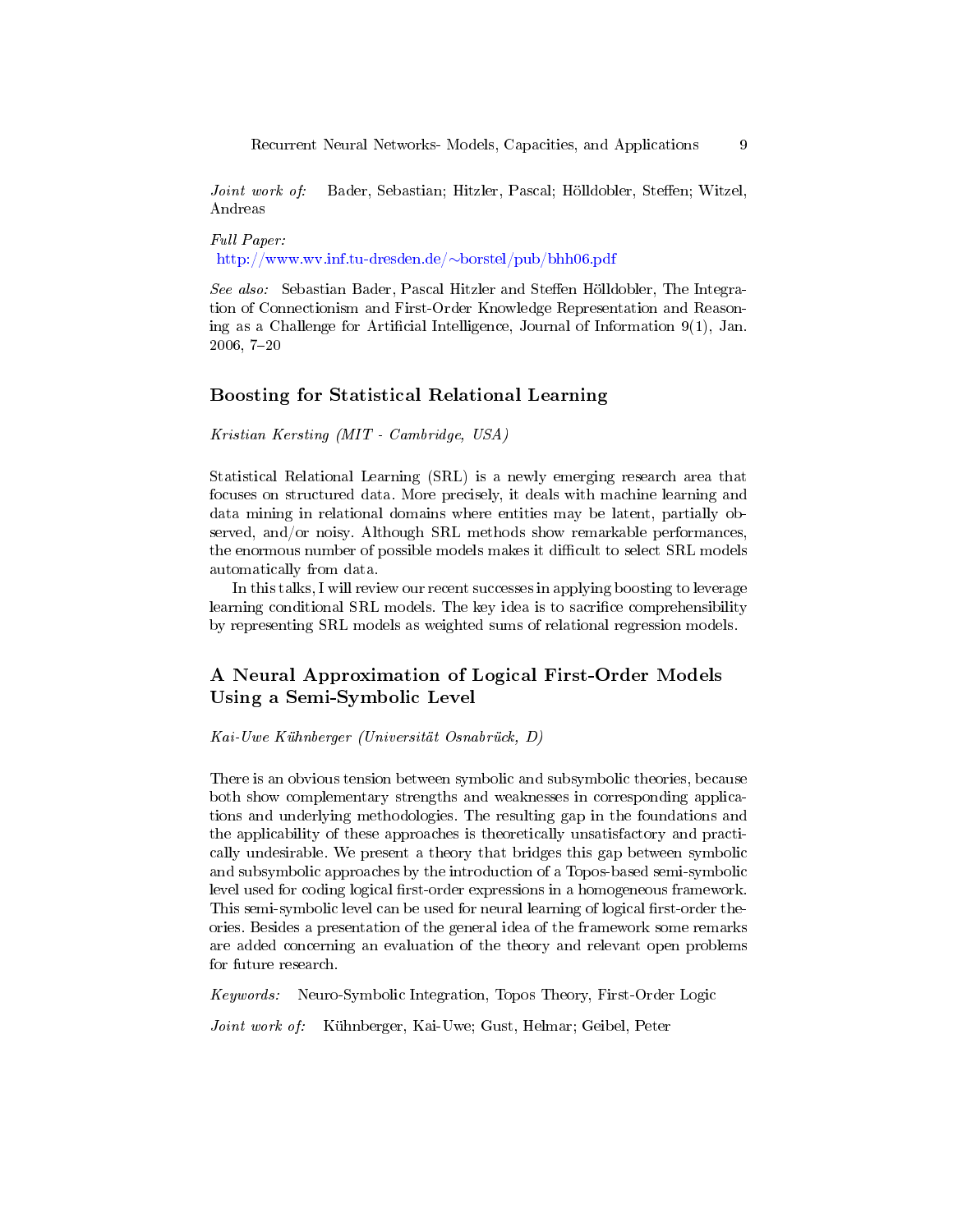## Perspectives of Neuro-Symbolic Integration  $-$  Extended Abstract

Kai-Uwe Kühnberger (Universität Osnabrück, D)

There is an obvious tension between symbolic and subsymbolic theories, because both show complementary strengths and weaknesses in corresponding applications and underlying methodologies. The resulting gap in the foundations and the applicability of these approaches is theoretically unsatisfactory and practically undesirable. We sketch a theory that bridges this gap between symbolic and subsymbolic approaches by the introduction of a Topos-based semi-symbolic level used for coding logical first-order expressions in a homogeneous framework. This semi-symbolic level can be used for neural learning of logical first-order theories. Besides a presentation of the general idea of the framework, we sketch some challenges and important open problems for future research with respect to the presented approach and the field of neuro-symbolic integration, in general.

Keywords: Neuro-Symbolic Integration, Topos Theory, First-Order Logic

Joint work of: Kühnberger, Kai-Uwe; Gust, Helmar; Geibel, Peter

Extended Abstract: <http://drops.dagstuhl.de/opus/volltexte/2008/1422>

# The Grand Challenges and Myths of Neural-Symbolic Computation

Luis Lamb (Federal University of Rio Grande do Sul, BR)

The construction of computational cognitive models integrating the connectionist and symbolic paradigms of artificial intelligence is a standing research issue in the field. The combination of logic-based inference and connectionist learning systems may lead to the construction of semantically sound computational cognitive models in artificial intelligence, computer and cognitive sciences. Over the last decades, results regarding the computation and learning of classical reasoning within neural networks have been promising. Nonetheless, there still remains much do be done. Artificial intelligence, cognitive and computer science are strongly based on several non-classical reasoning formalisms, methodologies and logics. In knowledge representation, distributed systems, hardware design, theorem proving, systems specification and verification classical and non-classical logics have had a great impact on theory and real-world applications. Several challenges for neural-symboli c computation are pointed out, in particular for classical and non-classical computation in connectionist systems. We also analyse myths about neural-symbolic computation and shed new light on them considering recent research advances.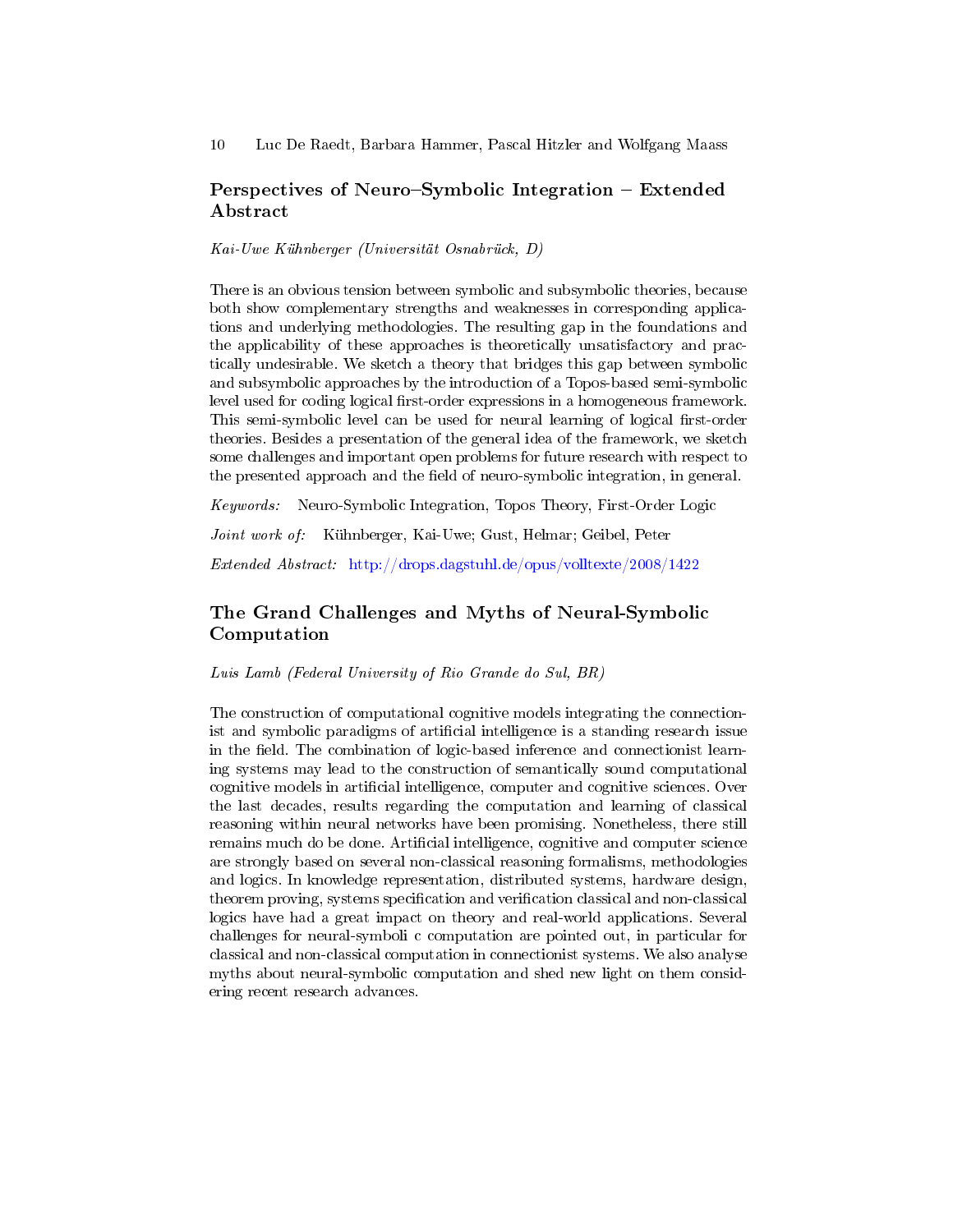Keywords: Connectionist Con-Classical Logics, Neural-Symbolic Computation, Non-Classical Reasoning, Computational Cognitive Models

Full Paper: <http://drops.dagstuhl.de/opus/volltexte/2008/1423>

# On the Relationship between Biological and Artificial Neural Networks

Wolfgang Maass (TU Graz, A)

This review talk highlighted salient differences between biological and artificial neural networks. In particular the different role of time, as well as the diversity of neurons and synapses, and the substantial amount of spontaneous activity and trial-to-trial variability in biological networks of neurons was discussed. From these results, constraints and research goals were derived for articial neural network models that aim at capturing essential aspects of inference in biological networks of neurons.

# A Model for Bayesian Inference and Learning of Bayesian Inference in Neural Networks

Wolfgang Maass (TU Graz, A)

This talk sketched work in progress on a simple architecture for Bayesian inference in neural networks, as well as a new learning rule (the Bayesian Hebb rule) for learning correct Bayesian inference in such networks. It was shown that this learning rule is very fast (in fact, it beats the lower bound that is commonly derived through the VC-dimension), and can be shown to converge (with regard to expected weight changes) to the Bayes-optimal weight values.

Furthermore a new application of Bayesian inference for action selection in a reinforcement learning setup was discussed, as well as related data of biological experiments in the Lab of Shadlen.

# Analysis and applications of bidirectional associative memories

Günther Palm (Universität Ulm, D)

Analysis will be in terms of memory capacity, applications concern pattern separation in vision and language understanding.

Keywords: Bidirectional Associative Memory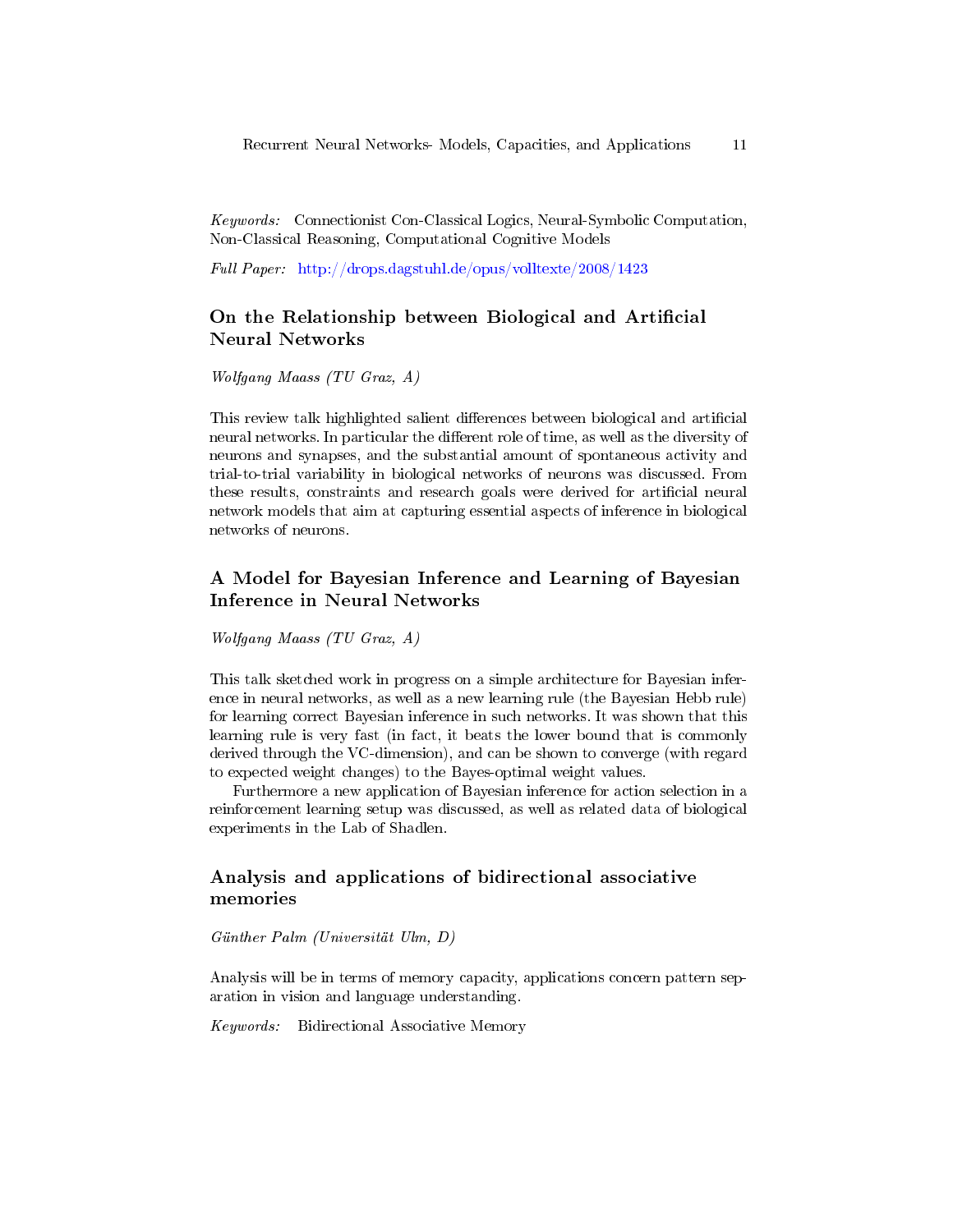#### Language Learning in Neural Networks and Associative Memories

Günther Palm (Universität Ulm, D)

The actual talk merges three topics:

1)Bidirectional associative memories (as in the original title)

2) A general discussion of learning in recurrent networks

3) our recently developed system for language understanding and learning of new words (based on a recurrent combination of several associative memories).

Keywords: Bidirectional Associative Memories, Language Understanding, Learning, Disambiguation

#### Biological Neuronal Networks: Recurrent Neuronal Dynamics in the Mammalian Neocortex

Stefan Rotter (IGPP Freiburg, D)

The function of cortical networks depends on the collective interplay between neurons and neuronal populations, which is reflected in the correlation of signals that can be recorded at different levels. To correctly interpret these observations, it is important to understand the origin of neuronal correlations. Here we study how cells in large recurrent networks of excitatory and inhibitory neurons interact, and how the associated correlations affect the dynamic state, which has been termed "asynchronous-irregular". The main result is that the structure of the connectivity matrix of such networks induces considerable correlations between synaptic currents as well as between subthreshold membrane potentials. Although correlations are strongly attenuated when going from membrane potentials to action potentials (spikes), the resulting weak correlations in the spike output of the neurons nevertheless cause substantial fluctuations in the population activity, even in highly dilute d networks.

Joint work of: Rotter, Stefan; Kriener, B.; Tetzlaff, T.; Aertsen, A; Diesmann, M.

# New RNNs for Challenging Tasks With and Without Teachers

Jürgen Schmidhuber (TU München, D)

The human brain is a recurrent neural net (RNN): a network of neurons with feedback connections. It can learn many behaviors / sequence processing tasks / algorithms / programs that are not learnable by traditional machine learning methods.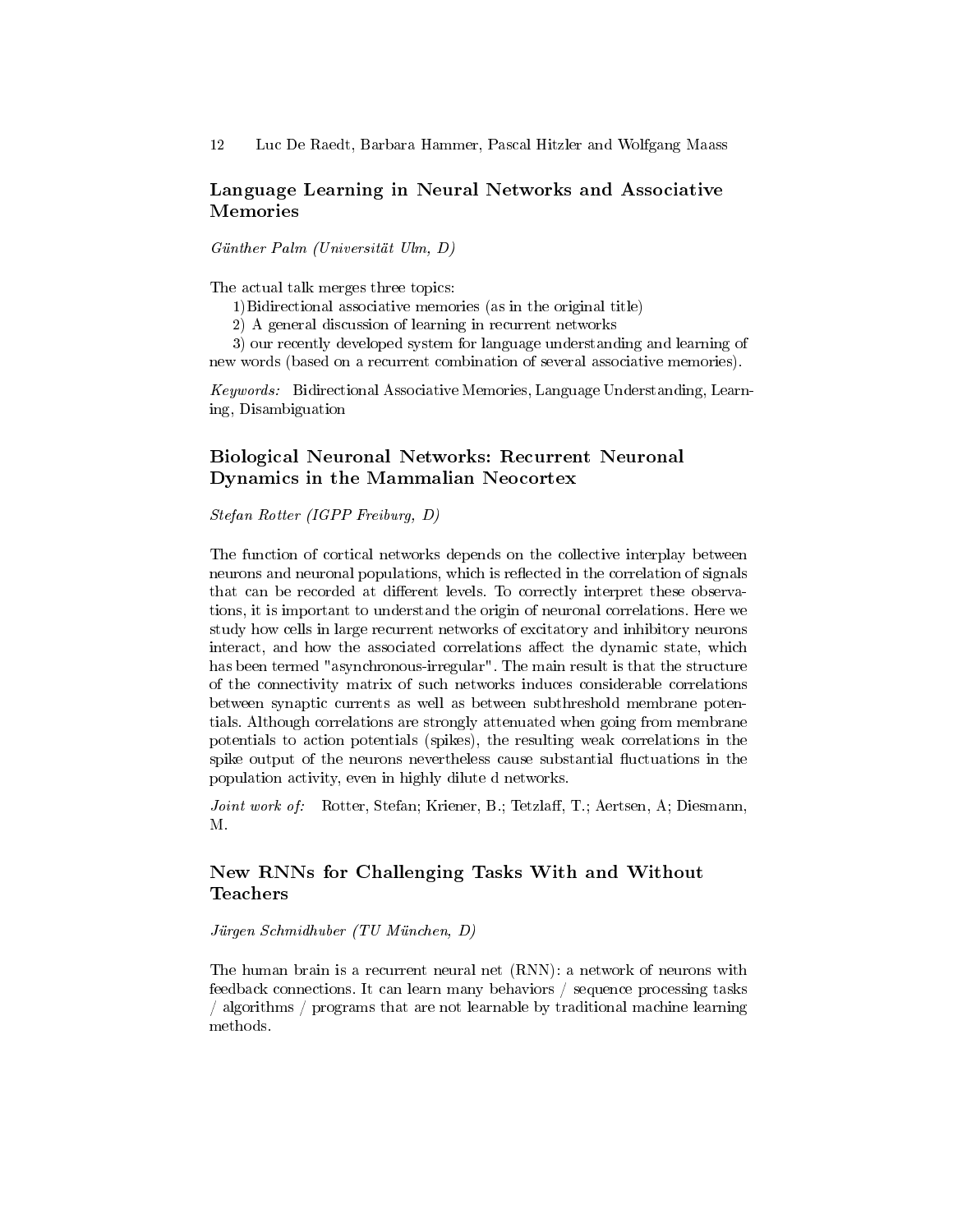These capabilities explain the rapidly growing interest in artificial RNN for technical applications: general computers which can learn algorithms to map input sequences to output sequences, with or without a teacher. They are computationally more powerful and biologically more plausible than other adaptive approaches such as Hidden Markov Models (no continuous internal states), feedforward networks and Support Vector Machines (no internal states at all). RNN have recently given state-of-the-art results in time series prediction, adaptive robotics and control, connected handwriting recognition, image classification, speech recognition, protein analysis, stock market prediction, and other sequence learning problems. Today we cover the follo wing topics: 1. Multidirectional Supervised RNN for Handwriting and Vision. 2. Connectionist Temporal Classification: Combining Probabilistic Models and RNN, e.g., for Speech Labelling. 3. Co-Evolving Recurrent Neurons / Synapses for Control.

Keywords: Probabilistic Models, Multidimensional RNN, Co-Evolving Recurrent Neurons, Evolino

Full Paper: [http://www.idsia.ch/](http://www.idsia.ch/~juergen/rnn.html)∼juergen/rnn.html

# Equilibria of Iterative Softmax and Critical Temperatures for Intermittent Search in Self-Organizing Neural Networks

Peter Tino (University of Birmingham, GB)

Optimization dynamics using self-organizing neural networks (SONN) driven by softmax weight renormalization has been shown to be capable of intermittent search for high-quality solutions in assignment optimization problems. However, the search is sensitive to temperature setting in the softmax renormalization step. The powerful search occurs only at the critical temperature that depends on the problem size.

So far the critical temperatures have been determined only by tedious trialand-error numerical simulations. We offer a rigorous analysis of the search performed by SONN and derive analytical approximations to the critical temperatures.

We demonstrate on a set of N-queens problems for a wide range of problem sizes N that the analytically determined critical temperatures predict the optimal working temperatures for SONN intermittent search very well.

Keywords: Recurrent Self-Organizing Maps, Symmetry Breaking Bifurcation, N-Queens

Full Paper: <http://drops.dagstuhl.de/opus/volltexte/2008/1420>

Full Paper:

[http://www.cs.bham.ac.uk/](http://www.cs.bham.ac.uk/~pxt/PAPERS/ism.tr.pdf)∼pxt/PAPERS/ism.tr.pdf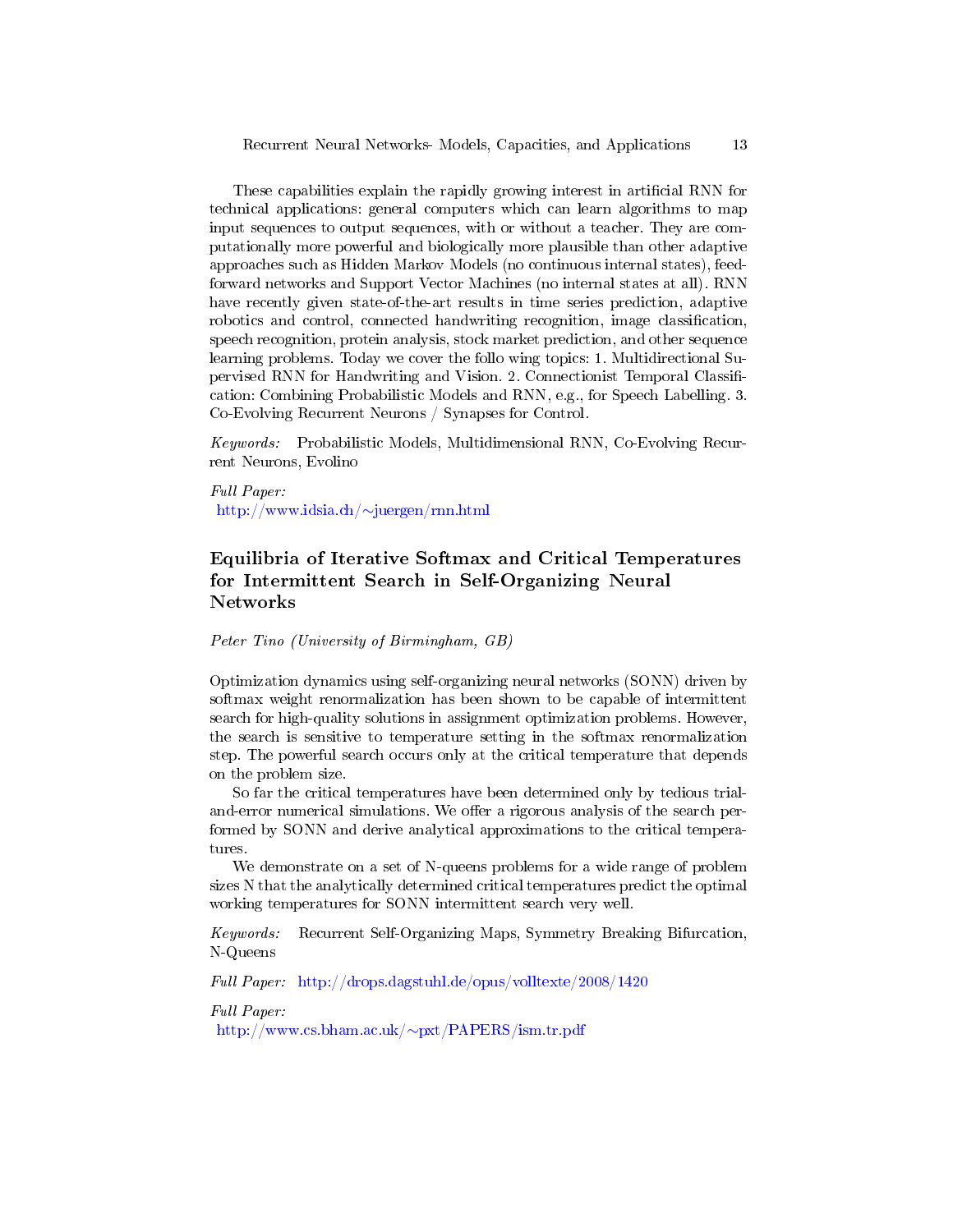See also: P. Tino: Equilibria of Iterative Softmax and Critical Temperatures for Intermittent Search in Self-Organizing Neural Networks. Neural Computation, 19(4), pp. 1056-1081, 2007.

#### The role of recurrent networks in neural architectures of grounded cognition: learning of control

Frank Van der Velde (Leiden University, NL)

A major difference between the brain and symbolic systems like the computer is the nature of representation. We argue that representations of words/concepts in the brain are grounded in a network structure, related to aspects of word meaning derived from perception, action, emotion and semantic information. Because representations are grounded, they cannot be copied and pasted to form combinatorial structures like sentences. To ensure that representations remain grounded, they cannot be encoded (encrypted) either, to form combinatorial structures. Recently, we presented a neural architecture that produces sentence structures based on grounded word representations. The architecture consists of neural 'binding' mechanisms that produces (novel) sentence structures on the fly. Here, we discuss how the control of this binding process can be learned. We trained a feedforward network (FFN) and a simple recurrent network (SRN) for this task. The results show that information from the architecture is needed as input for these networks to learn binding control. Thus, both control systems are recurrent. We show that the recurrent system consisting of the architecture and an FFN as a 'core' can learn basic (but recursive) sentence structures. After learning, the systems behaves well on a series of test sentences, including sentences with (unlimited) embeddings. However, for some of these sentences, difficulties arise due to dynamical binding conflicts in the architecture. In closing, we discuss potential future developments of the architecture presented here.

Keywords: Grounded Representations, Combinatorial Structures, Neural Architecture, Binding Control, Recurrent Network, Learning

Joint work of: van der Velde, Frank; de Kamps, Marc

# The role of recurrent networks in neural architectures of grounded cognition: learning of control

Frank Van der Velde (Leiden University, NL)

Recurrent networks have been used as neural models of language processing, with mixed results. Here, we discuss the role of recurrent networks in a neural architecture of grounded cognition. In particular, we discuss how the control of binding in this architecture can be learned. We trained a simple recurrent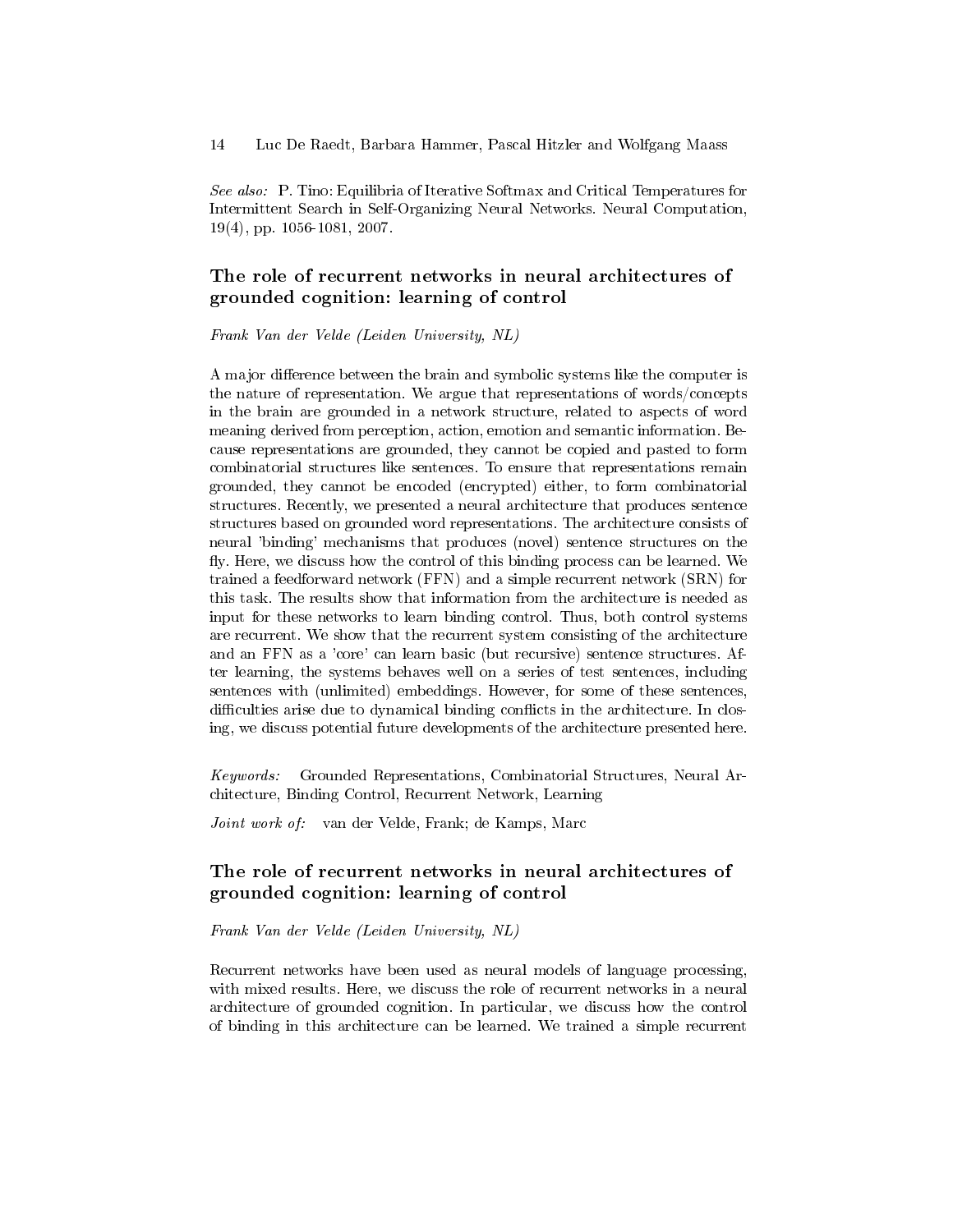network (SRN) and a feedforward network (FFN) for this task. The results show that information from the architecture is needed as input for these networks to learn control of binding. Thus, both control systems are recurrent. We found that the recurrent system consisting of the architecture and an SRN or an FFN as a 'core' can learn basic (but recursive) sentence structures. Problems with control of binding arise when the system with the SRN is tested on number of new sentence structures. In contrast, control of binding for these structures succeeds with the FFN. Yet, for some structures with (unlimited) embeddings, difficulties arise due to dynamical binding conflicts in the architecture itself. In closing, we discuss potential future developments of the architecture presented here.

Keywords: Grounded Representations, Binding Control, Combinatorial Structures, Neural Architecture, Recurrent Network, Learning

Joint work of: Van der Velde, Frank; de Kamps, Marc

Full Paper: <http://drops.dagstuhl.de/opus/volltexte/2008/1421>

#### Cognitive Vision for Humanoids

 $Heiko$  Wersing (Honda Research Europe - Offenbach, D)

In this presentation I will review recurrent neural network models for visual perception and their possible application in humanoid robotics. The first focus is a dynamic model of Gestalt-based perceptual grouping, the Competitive Layer Model.

I discuss the analysis and application of the model in the larger context of recurrent linear threshold dynamical systems. In the second part I will focus on structures for hierarchical feature decomposition and their application for the online learning of visual objects on a humanoid robot.

Keywords: Recurrent Networks, Gestalt Perception, Online Learning, Cognitive Vision

# Probabilistic First-order Theory Revision From Examples as a Challenge for Connectionism

Gerson Zaverucha (Federal University of Rio de Janeiro, BR)

Recently, there has been a great interest in the Machine Learning community in the integration of relational representations with probabilistic reasoning, the so-called Statistical Relational Learning (SRL) also called Probabilistic Logic Learning (PLL). The probabilistic relational formalisms developed in this new area are capable of representing multiple relationships of heterogeneous objects as well the uncertainty and noise inherent of real world datasets. In order to